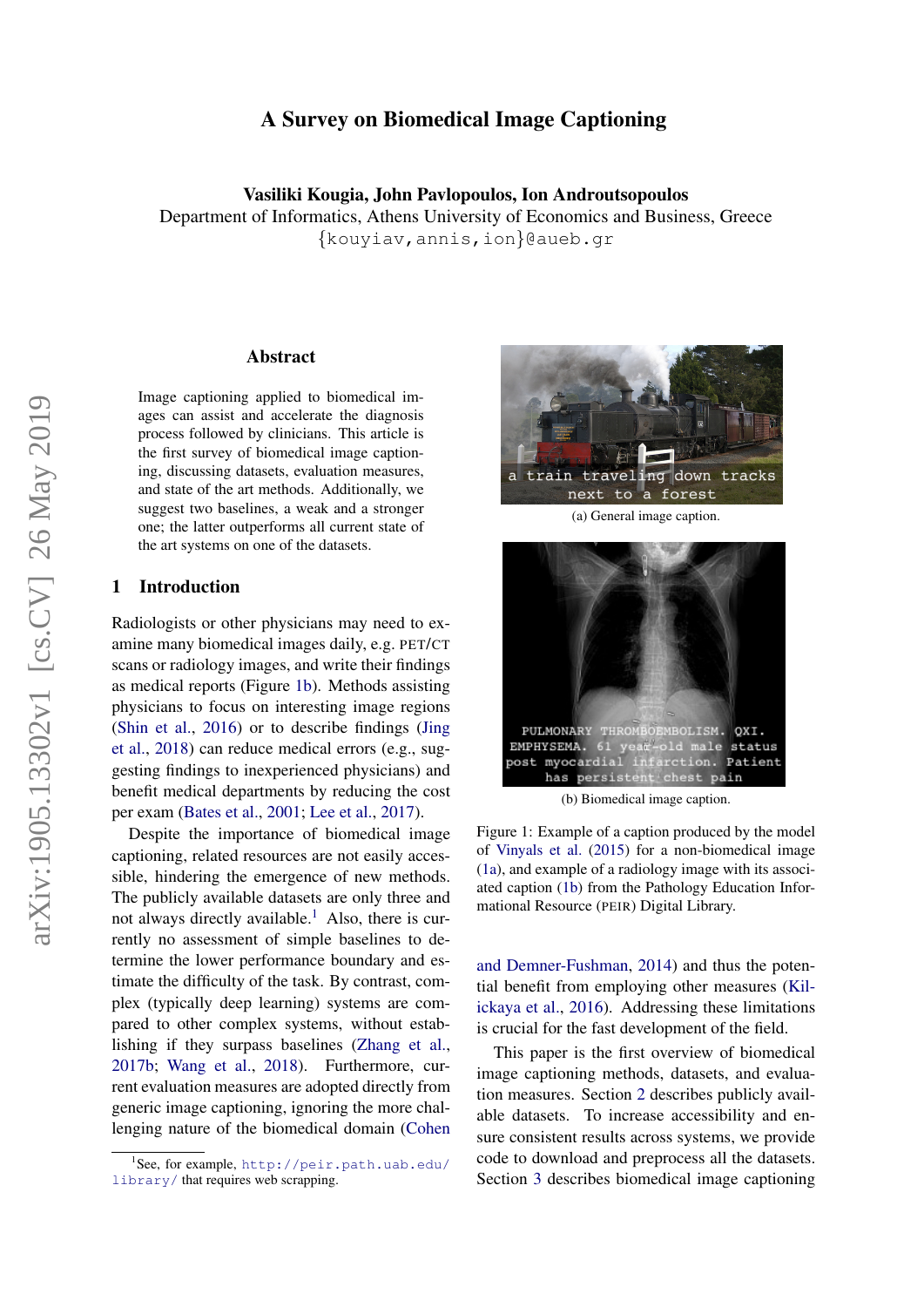methods and attempts to compare their results, with the caveat that only two works use the same dataset [\(Shin et al.,](#page-10-0) [2016;](#page-10-0) [Jing et al.,](#page-9-0) [2018\)](#page-9-0) and can be directly compared. Section [4](#page-5-0) describes evaluation measures that have been used and introduces two baselines. The first one is based on word frequencies and provides a low performance boundary. The second one is based on image retrieval and the assumption that similar images have similar diagnoses; we show that it is a strong baseline outperforming the state of the art in at least one dataset. Section [7](#page-7-0) discusses related (mostly deep learning) biomedical image processing methods for other tasks, such as image classification and segmentation. Section [8](#page-7-1) highlights limitations of our work and proposes future directions.

# <span id="page-1-0"></span>2 Datasets

Datasets for biomedical image captioning comprise medical images and associated texts. Publicly available datasets contain X-rays (IU X-RAY in Table [1\)](#page-2-0), clinical photographs (PEIR GROSS in Table [1\)](#page-2-0), or a mixture of X-rays and photographs (ICLEF-CAPTION in Table [1\)](#page-2-0). The associated texts may be single sentences describing the images, or longer medical reports based on the images (e.g., as in Figure [1b\)](#page-0-0). Current publicly available datasets are rather small (IU X-RAY, PEIR GROSS) or noisy (e.g., IMAGE-CLEF, which is the largest dataset, was created by automatic means that introduced a lot of noise). We do not include in Table [1](#page-2-0) datasets like the one of [Wang et al.](#page-10-4) [\(2017\)](#page-10-4), because their medical reports are not publicly available. $<sup>2</sup>$  $<sup>2</sup>$  $<sup>2</sup>$  Furthermore, we observe that all</sup> three publicly available biomedical image captioning datasets suffer from two main shortcomings:

- There is a great class imbalance, with most images having no reported findings.
- The wide range of diseases leads to very scarce occurrences of disease-related terms, making it difficult for models to generalize.

# IU X-RAY

[Demner-Fushman et al.](#page-8-2) [\(2015\)](#page-8-2) presented an approach for developing a collection of radiology examinations, including images and narrative reports by radiologists. The authors suggested an

accurate anonymization approach for textual radiology reports and provided public access to their dataset through the Open Access Biomedical Im-age Search Engine (OpenI).<sup>[3](#page-1-2)</sup> The images are 7,470 frontal and lateral chest X-rays, and each radiology report consists of four sections. The 'comparison' section contains previous information about the patient (e.g., preceding medical exams); the 'indication' section contains symptoms (e.g., hypoxia) or reasons of examination (e.g., age); 'findings' lists the radiology observations; and 'impression' outlines the final diagnosis. A system would ideally generate the 'findings' and 'impression' sections, possibly concatenated [\(Jing et al.,](#page-9-0) [2018\)](#page-9-0).

The 'impression' and 'findings' sections of the dataset of [Demner-Fushman et al.](#page-8-2) [\(2015\)](#page-8-2) were used to manually associate each report with a number of tags (called manual encoding), which were Medical Subject Heading (MESH) [4](#page-1-3) and RadLex<sup>[5](#page-1-4)</sup> terms assigned by two trained coders. Additionally, each report was associated with automatically extracted tags, produced by Medical Text Indexer<sup>[6](#page-1-5)</sup> (called MTI encoding). These tags allow systems to learn to initially generate terms describing the image and then use the image along with the generated terms to produce the caption. Hence, this dataset, which is the only one in the field with manually annotated tags, has an added value. From our processing, we found that 104 reports contained no image, 489 were missing 'findings', 6 were missing 'impression', and 25 were missing both 'findings' and 'impression'; the 40 image-caption-tags triplets corresponding to the latter 25 reports were discarded in our later experiments. We shuffled the instances of the dataset (image-text-tags triplets) and used 6,674 of them as the training set (images from the 90% of the reports), with average caption length 38 words and vocabulary size 2,091. Only 2,745 training captions were unique, because 59% of them were the same in more than one image (e.g., similar images with the same condition). Table [1](#page-2-0) provides more information about the datasets and their splits.

## PEIR GROSS

The Pathology Education Informational Resource (PEIR) digital library is a public access image

<span id="page-1-4"></span><sup>5</sup><http://www.radlex.org/>

<span id="page-1-1"></span> $2$ See, for example, also [https://nihcc.app.box.](https://nihcc.app.box.com/v/ChestXray-NIHCC) [com/v/ChestXray-NIHCC](https://nihcc.app.box.com/v/ChestXray-NIHCC) where only images and textmined disease labels are released for public use.

<span id="page-1-2"></span><sup>3</sup><https://openi.nlm.nih.gov/>

<span id="page-1-3"></span><sup>4</sup> <https://goo.gl/iDvwj2>

<span id="page-1-5"></span><sup>6</sup><https://ii.nlm.nih.gov/MTI/>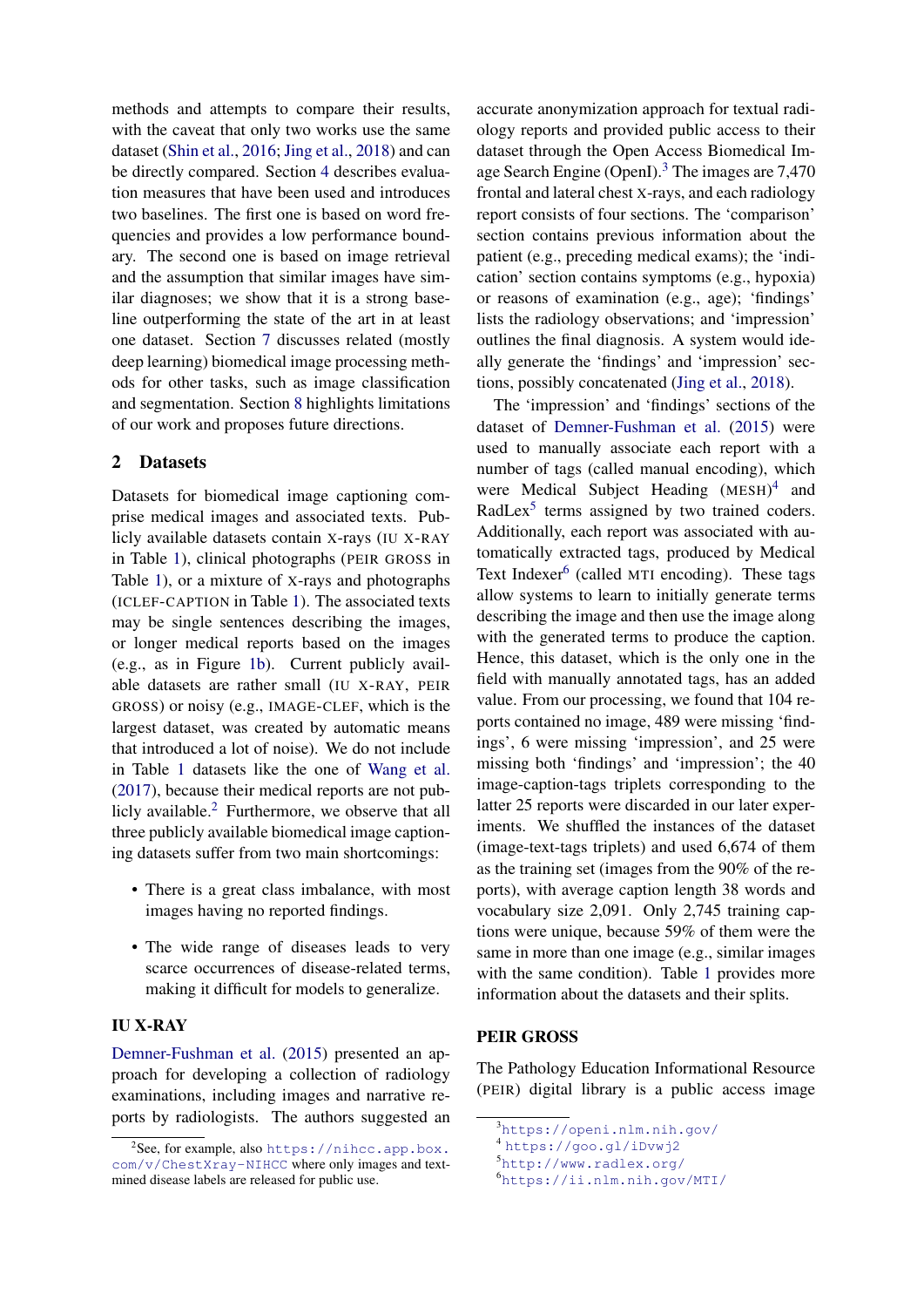<span id="page-2-0"></span>

| <b>Dataset</b>       | Images                 |                    | Tags                       |       | <b>Texts</b>      |  |  |
|----------------------|------------------------|--------------------|----------------------------|-------|-------------------|--|--|
| <b>IU X-RAY</b>      | $7,470$ X-rays         |                    | MESH & MTI extracted terms |       | 3,955 reports     |  |  |
| PEIR GROSS           | 7,442 teaching images  |                    | top TF-IDF caption words   |       | 7,442 sentences   |  |  |
| <b>ICLEF-CAPTION</b> | 232,305 medical images |                    | UMLS concepts              |       | 232,305 sentences |  |  |
|                      |                        |                    |                            |       |                   |  |  |
|                      | Natacat                | Training Instances | Tost Instances             | Total |                   |  |  |

| <b>Dataset</b>       | <b>Training Instances</b> | <b>Test Instances</b> | <b>Total</b> |  |
|----------------------|---------------------------|-----------------------|--------------|--|
| <b>III X-RAY</b>     | 6.674                     | 756.                  | 7,430        |  |
| PEIR GROSS           | 6.698                     | 745                   | 7.443        |  |
| <b>ICLEF-CAPTION</b> | 200,074                   | 22.231                | 232,305      |  |

Table 1: Biomedical image captioning publicly available datasets. Images are annotated with tags, which may be medical terms (IU X-RAY) or words from the captions (PEIR GROSS). A text may be linked to a single image (PEIR GROSS & ICLEF-CAPTION) or multiple ones (IU X-RAY). It may comprise a single sentence (PEIR GROSS) or multiple sentences (ICLEF-CAPTION, IU X-RAY). The lower table shows the number of training and test instances (image-text-tags triples) in each dataset, as used in our experiments. We excluded 40 out of the 7,470 IU X-RAY instances, as discussed in the main text.

database for use in medical education.<sup>[7](#page-2-1)</sup> Jing et al. [\(2018\)](#page-9-0), who were the first to use images from this database, employed 7,442 teaching images of gross lesions (i.e., visible to the naked eye) from 21 PEIR pathology sub-categories, along with their associated captions.<sup>[8](#page-2-2)</sup> We developed code that downloads the images for this dataset (called PEIR GROSS) and preprocesses their respective captions, which we release for public use.<sup>[9](#page-2-3)</sup> The dataset is split to  $6,698$  train and 745 test instances (Table [1\)](#page-2-0). $^{10}$  $^{10}$  $^{10}$  The vocabulary size from the train captions is 4,051 with average caption length 17 words. From the 6,698 train captions only 632 were duplicates (i.e., the same caption for more than one images), which explains why this dataset has a much larger vocabulary than IU X-RAY, despite the fact that captions are shorter.

#### ICLEF-CAPTION

This dataset was released in 2017 for the Image Concept Detection and Caption Prediction (ICLEF-CAPTION) task [\(Eickhoff et al.,](#page-8-3) [2017\)](#page-8-3) of IMAGE-CLEF [\(de Herrera et al.,](#page-9-3) [2018\)](#page-9-3). The dataset consists of 184,614 biomedical images and their captions, extracted from biomedical articles on PubMed Central  $(PMC)$ .<sup>[11](#page-2-5)</sup> The organizers used an automatic method, based on a biomedical image type hierarchy (Müller et al.,  $2012$ ), to classify the 5.8M extracted images as clinical or not and also discard compound ones (e.g., images consisting of multiple X-rays), but their estimation was that the overall noise in the dataset would be as high as 10% or 20% [\(Eickhoff et al.,](#page-8-3) [2017\)](#page-8-3).

In 2018, the ICLEF-CAPTION organizers employed a Convolutional Neural Network (CNN), to classify the same 5.8M images based on their type and to extract the non-compound clinical ones, leading to 232,305 images along with their respective captions [\(de Herrera et al.,](#page-9-3) [2018\)](#page-9-3). Although they reported that compound images were reduced, they noted that noise still exists, with nonclinical images present (e.g., images of maps). Additionally, a wide diversity between the types of the images has been reported [\(Liang et al.,](#page-9-5) [2017\)](#page-9-5). The length of the captions varies from 1 to 816 words [\(Su et al.,](#page-10-5) [2018;](#page-10-5) [Liang et al.,](#page-9-5) [2017\)](#page-9-5). Only 1.4% of the captions are duplicates (associated with more than one image), probably due to the wide image type diversity. The average caption length is 21 words and the vocabulary size is 157,256. A further 10k instances were used for testing in 2018, but they are not publicly available. Hence, in our experiments we split the 235,305 instances into training and test subsets ( Table [1\)](#page-2-0).

For tag annotation, the organizers used QUICK-UMLS [\(Soldaini and Goharian,](#page-10-6) [2016\)](#page-10-6) to identify concepts of the Unified Medical Language System (UMLS) in the caption text, extracting 111,155 unique concepts from the 222,305 captions. Each image is linked to 30 UMLS concepts, on average, while fewer than 6k have one or two asso-

<span id="page-2-2"></span><span id="page-2-1"></span> $7$ <http://peir.path.uab.edu/library/>

<sup>8</sup> PEIR pathology contains 23 sub-categories, but only 22 contain a gross sub-collection (7,443 images in total). We observe that one image was not included by [Jing et al.](#page-9-0) [\(2018\)](#page-9-0).

<span id="page-2-3"></span> $^{9}$ Our code is publicly available at [https://github.](https://github.com/nlpaueb/bio_image_caption) [com/nlpaueb/bio\\_image\\_caption](https://github.com/nlpaueb/bio_image_caption).

<span id="page-2-4"></span> $10$ <sup>10</sup>We used 10% of the dataset for testing, as the 1k images used by Jing et al. for validation and testing were not released.

<span id="page-2-5"></span><sup>11</sup><https://www.ncbi.nlm.nih.gov/pmc/>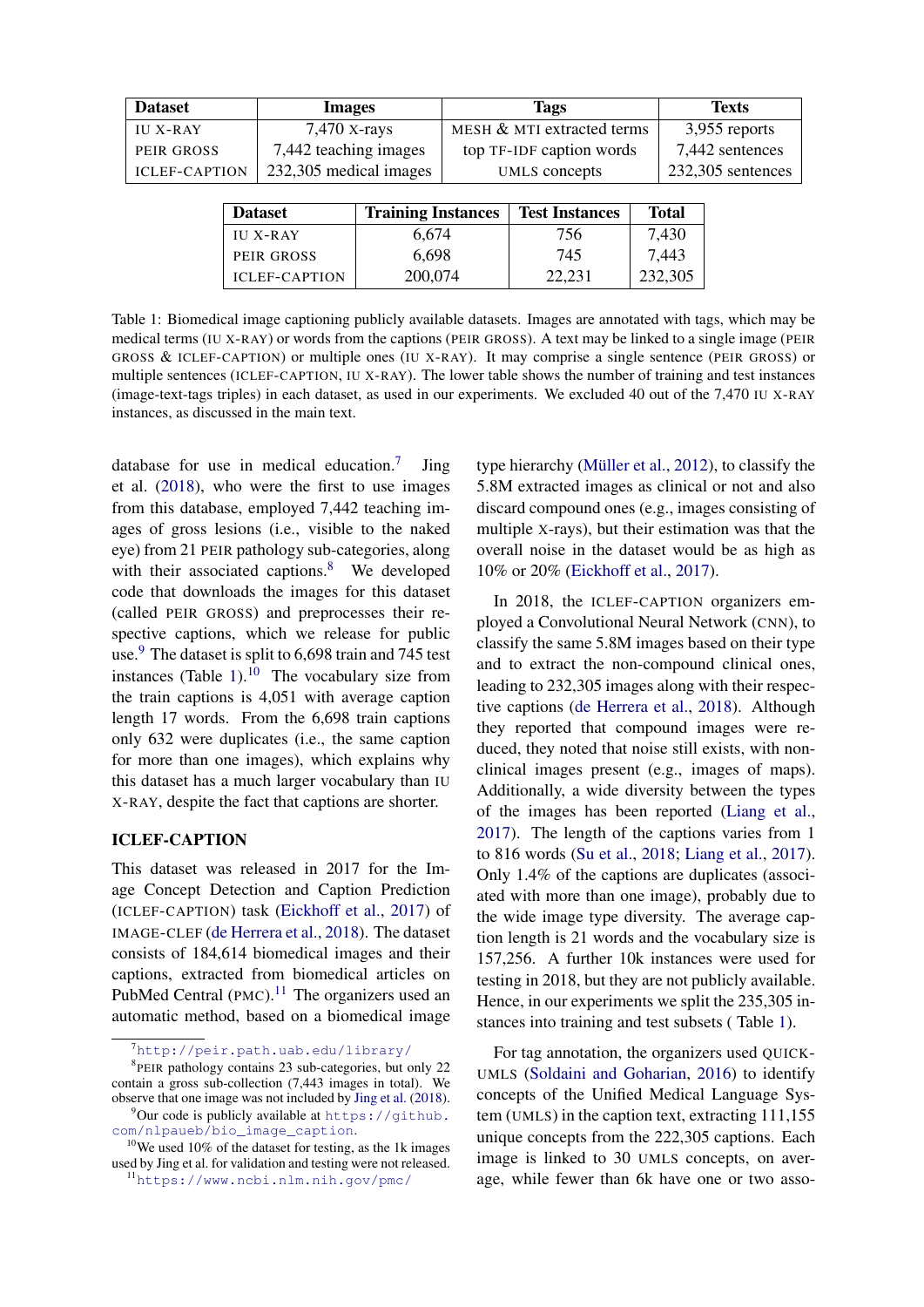ciated concepts and there are images associated with even thousands of concepts. The organizers observe the existence of noise and note that irrelevant concepts have been extracted, mainly due to the fully automatic extraction process.

# <span id="page-3-0"></span>3 Methods

[Varges et al.](#page-10-7) [\(2012\)](#page-10-7) employed Natural Language Generation to assist medical professionals turn cardiological findings (e.g., from diagnostic imaging procedures) into fluent and readable textual descriptions. From a different perspective, [Schlegl](#page-10-8) [et al.](#page-10-8) [\(2015\)](#page-10-8) used both the image and the textual report as input to a CNN, trained to classify images with the help of automatically extracted semantic concepts from the textual report. [Kisilev](#page-9-6) [et al.](#page-9-6) [\(2015a,](#page-9-6)[b\)](#page-9-7) employed a radiologist to mark an image lesion, and a semi-automatic segmentation approach to define the boundaries of that lesion. Then, they used structured Support Vector Machines [\(Tsochantaridis et al.,](#page-10-9) [2004\)](#page-10-9) to generate semantic tags, originating from a radiology lexicon, for each lesion. In subsequent work they used a CNN to rank suspicious regions of diagnostic images and, then, generate tags for the top ranked regions, which can be embedded in diagnostic sentence templates [\(Kisilev et al.,](#page-9-8) [2016\)](#page-9-8).

[Shin et al.](#page-10-0) [\(2016\)](#page-10-0) were the first to apply a CNN-RNN encoder-decoder approach to generate captions from medical images. They used the IU X-RAY dataset and a Network in Network [\(Lin et al.,](#page-9-9) [2013\)](#page-9-9) or GoogLeNet [\(Szegedy et al.,](#page-10-10) [2015\)](#page-10-10) as the encoder of the images, obtaining better results with GoogLeNet. The encoder was pretrained to predict (from the images) 17 classes, corresponding to MESH terms that were frequent in the reports and did not co-occur frequently with other MESH terms. An LSTM [\(Hochreiter and Schmidhuber,](#page-9-10) [1997\)](#page-9-10) or GRU [\(Cho et al.,](#page-8-4) [2014\)](#page-8-4) was used as the RNN decoder to generate image descriptions from the image encodings. In a second training phase, the mean of the RNNs state vectors (obtained while describing each image) was used as an improved representation of each training image. The original 17 classes that had been used to pretrain the CNN were replaced by 57 finer classes, by applying k-means clustering to the improved vector representations of the training images. The CNN was then retrained to predict the 57 new classes and this led to improved BLEU [\(Papineni et al.,](#page-9-11) [2002\)](#page-9-11) scores for the overall CNN-RNN system. The gen-

erated descriptions, however, were not evaluated by humans. Furthermore, the generated descriptions were up to 5 words long and looked more like bags of terms (e.g., 'aorta thoracic, tortuous, mild'), rather than fluent coherent reports.

[Zhang et al.](#page-10-1) [\(2017b\)](#page-10-1) were the first to employ an attention mechanism in biomedical image to text generation, with their MDNET.<sup>[12](#page-3-1)</sup> MDNET used RESNET [\(He et al.,](#page-9-12) [2016\)](#page-9-12) for image encoding, but extending its skip connections to address vanishing gradients. The image representation acts as the starting hidden state of a decoder LSTM, enhanced with an attention mechanism over the image. (During training, this attention mechanism is also employed to detect diagnostic labels.) The decoder is cloned to generate a fixed number of sentences, as many as the symptom descriptions. This model performed slightly better than a state of the art generic image captioning model [\(Karpathy and](#page-9-13) [Fei-Fei,](#page-9-13) [2015\)](#page-9-13) in most evaluation measures.

[Jing et al.](#page-9-0) [\(2018\)](#page-9-0) segment each image to equally sized patches and use VGG-19 [\(Simonyan and Zis](#page-10-11)[serman,](#page-10-11) [2014\)](#page-10-11) to separately encode each patch as a 'visual' feature vector. A Multi-Layer Perceptron (MLP) is then fed with the visual feature vectors of each image (representing its patches) and predicts terms from a pre-determined term vocabulary. The word embeddings of the predicted terms of each image are treated as 'semantic' feature vectors representing the image. The decoder, which produces the image description, is a hierarchical RNN, consisting of a sentencelevel LSTM and a word-level LSTM. The sentencelevel LSTM produces a sequence of embeddings, each specifying the information to be expressed by a sentence of the image description (acting as a topic). For each sentence embedding, the wordlevel LSTM then produces the words of the corresponding sentence, word by word. More precisely, at each one of its time-steps, the sentencelevel LSTM of Jing et al. examines both the visual and the semantic feature vectors of the image. Following previous work on image captioning, that added attention to encoder-decoder approaches [\(Xu et al.,](#page-10-12) [2015;](#page-10-12) [You et al.,](#page-10-13) [2016;](#page-10-13) [Zhang](#page-10-1) [et al.,](#page-10-1) [2017b\)](#page-10-1), an attention mechanism (an MLP fed with the current state of the sentence-level

<span id="page-3-1"></span><sup>&</sup>lt;sup>12</sup>Zhang et al. had introduced earlier TandemNet [\(Zhang](#page-10-14) [et al.,](#page-10-14) [2017a\)](#page-10-14), which also used attention, but for biomedical image classification. TandemNet could perform captioning, but the authors considered this task as future work, that was addressed with MDNET.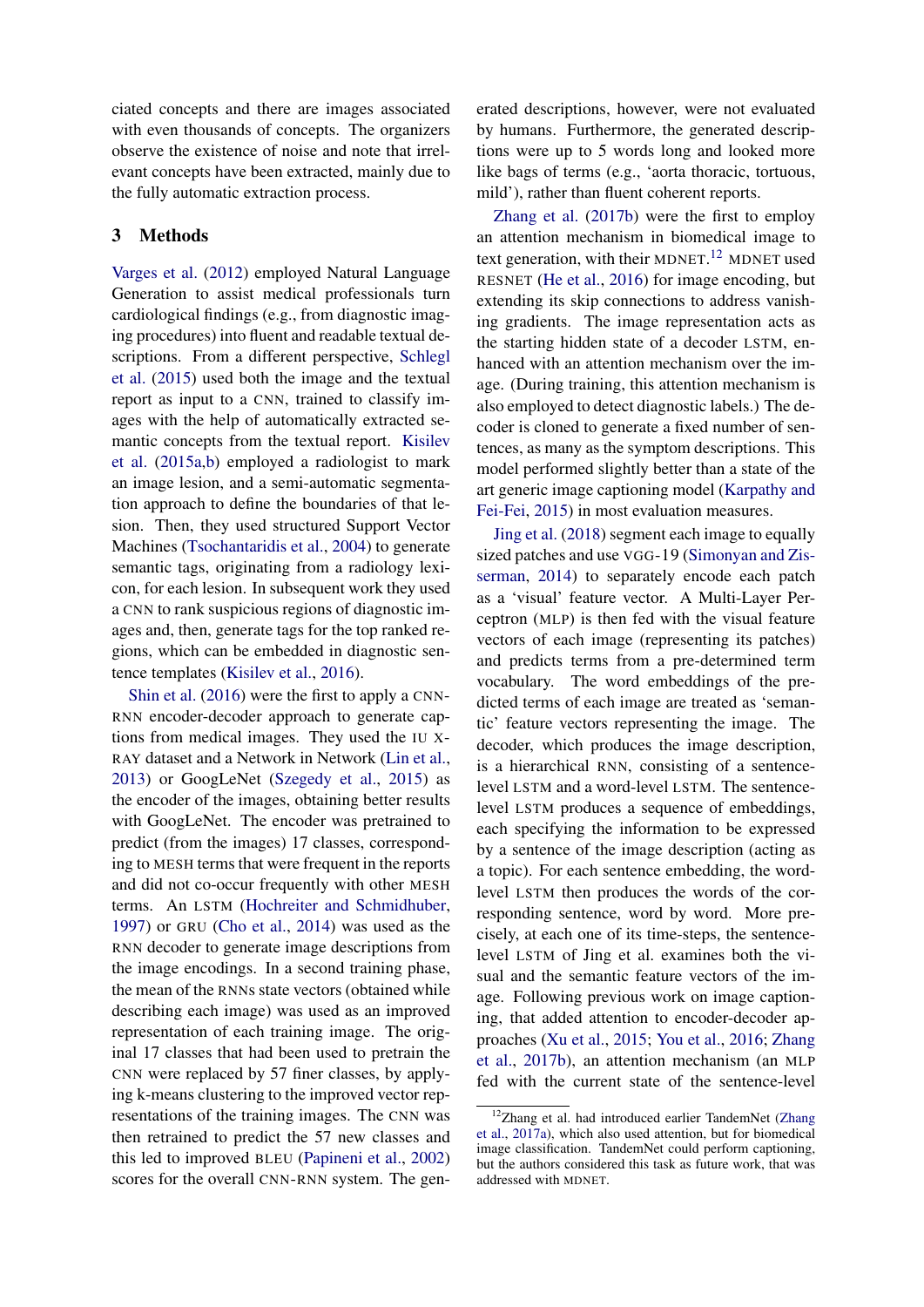LSTM and each one of the visual feature vectors of the image) assigns attention scores to the visual feature vectors, and the weighted sum of the visual feature vectors (weighted by their attention scores) becomes a visual 'context' vector, specifying which patches of the image to express by the next sentence. Another attention mechanism (another MLP) assigns attention scores to the semantic feature vectors (that represent the terms of the image), and the weighted sum of the semantic feature vectors (weighted by attention) becomes the semantic context vector, specifying which terms of the image to express by the next sentence. At each time-step, the sentence-level LSTM considers the visual and semantic context vectors, produces a sentence embedding and updates its state, until a stop control instructs it to stop. Given the sentence embedding, the word-level LSTM produces the words of the corresponding sentence, again until a special 'stop' token is generated. Jing et al. showed that their model outperforms models created for general image captioning with visual attention [\(Vinyals et al.,](#page-10-3) [2015;](#page-10-3) [Donahue et al.,](#page-8-5) [2015;](#page-8-5) [Xu et al.,](#page-10-12) [2015;](#page-10-12) [You et al.,](#page-10-13) [2016\)](#page-10-13).

[Wang et al.](#page-10-2) [\(2018\)](#page-10-2) adopted an approach similar to that of [Jing et al.](#page-9-0) [\(2018\)](#page-9-0), using a RESNET-based CNN to encode the images and an LSTM decoder to produce image descriptions, but their LSTM is flat, as opposed to the hierarchical LSTM of [Jing](#page-9-0) [et al.](#page-9-0) [\(2018\)](#page-9-0). Wang et al. also demonstrated that it is possible to extract additional image features from the states of the LSTM, much as [Jing et al.](#page-9-0) [\(2018\)](#page-9-0), but using a more elaborate attention-based mechanism, combining textual and visual information. Wang et al. experimented with the same OpenI dataset that Shin et al. and Jing et al. used. However, they did not provide evaluation results on OpenI and, hence, no direct comparison can be made against the results of Shin et al. and Jing et al. Nevertheless, focusing on experiments that generated paragraph-sized image descriptions, the results of Wang et al. on the (not publicly available) CHEST X-RAY dataset (e.g., BLEU-1 0.2860, BLEU-2 0.1597) are much worse than the OpenI results of Jing et al. (e.g., BLEU-1 0.517, BLEU-2 0.386), possibly because of the flat (not hierarchi-cal) LSTM decoder of Wang et al.<sup>[13](#page-4-0)</sup>

ICLEF-CAPTION run successfully for two consecutive years [\(Eickhoff et al.,](#page-8-3) [2017;](#page-8-3) [de Herrera](#page-9-3) [et al.,](#page-9-3) [2018\)](#page-9-3) and stopped in 2019. Participating systems (see Table [3\)](#page-5-1) used image similarity to retrieve images similar to the one to be described, then aggregating the captions of the retrieved images; or they employed an encoder-decoder architecture; or they simply classified each image based on UMLS concepts and then aggregated the re-spective UMLS 'semantic groups'<sup>[14](#page-4-1)</sup> to form a caption. [Liang et al.](#page-9-5) [\(2017\)](#page-9-5) used a pre-trained VG-GNET CNN encoder and an LSTM decoder, similarly to [Karpathy and Fei-Fei](#page-9-13) [\(2015\)](#page-9-13). They trained three such models on different caption lengths and used an SVM classifier to choose the most suitable decoder for the given image. Furthermore, they used a 1-Nearest Neighbor method to retrieve the caption of the most similar image and aggregated it with the generated caption. [Zhang et al.](#page-10-15) [\(2018\)](#page-10-15), who achieved the best results in 2018, used the Lucene Image Retrieval software (LIRE) to retrieve images from the training set and then simply concatenated the captions of the top three retrieved images to obtain the new caption. [Abacha](#page-8-6) [et al.](#page-8-6) [\(2017\)](#page-8-6) used GoogLeNet to detect UMLS concepts and returned the aggregation of their respective UMLS semantic groups as a caption. [Su et al.](#page-10-5) [\(2018\)](#page-10-5) and [Rahman](#page-10-16) [\(2018\)](#page-10-16) also employed different encoder-decoder architectures.

Gale et al. [\(2018\)](#page-8-7) argued that existing biomedical image captioning systems fail to produce a satisfactory medical diagnostic report from an image, and to provide evidence for a medical decision. They focused on classifying hip fractures in pelvic X-rays, and argued that the diagnostic report of such narrow medical tasks could be simplified to two sentence templates; one for positive cases, including 5 placeholders to be filled by descriptive terms, and a fixed negative one. They used DENSENET [\(Huang et al.,](#page-9-14) [2017\)](#page-9-14) to get image embeddings and a two-layer LSTM, with attention over the image, to generate the constrained textual report. Their results, shown in Table [2,](#page-5-2) are very high, but this is expected due to the extremely simplified and standardized ground truth reports. (Gale et al. report an improvement of more than 50 BLEU points when employing this assumption.) The reader is also warned that the results of Table [2](#page-5-2) are not directly comparable, since they are obtained from very different datasets.

<span id="page-4-0"></span> $13$ CHEST X-RAY [14 contains 112,120](#page-9-3) X-ray images with [tags \(14 disease labels\) and medical reports, but only the im](#page-9-3)[ages and tags \(not the reports\) are publicly available.](#page-9-3)

<span id="page-4-1"></span><sup>14</sup><https://goo.gl/GFbx1d>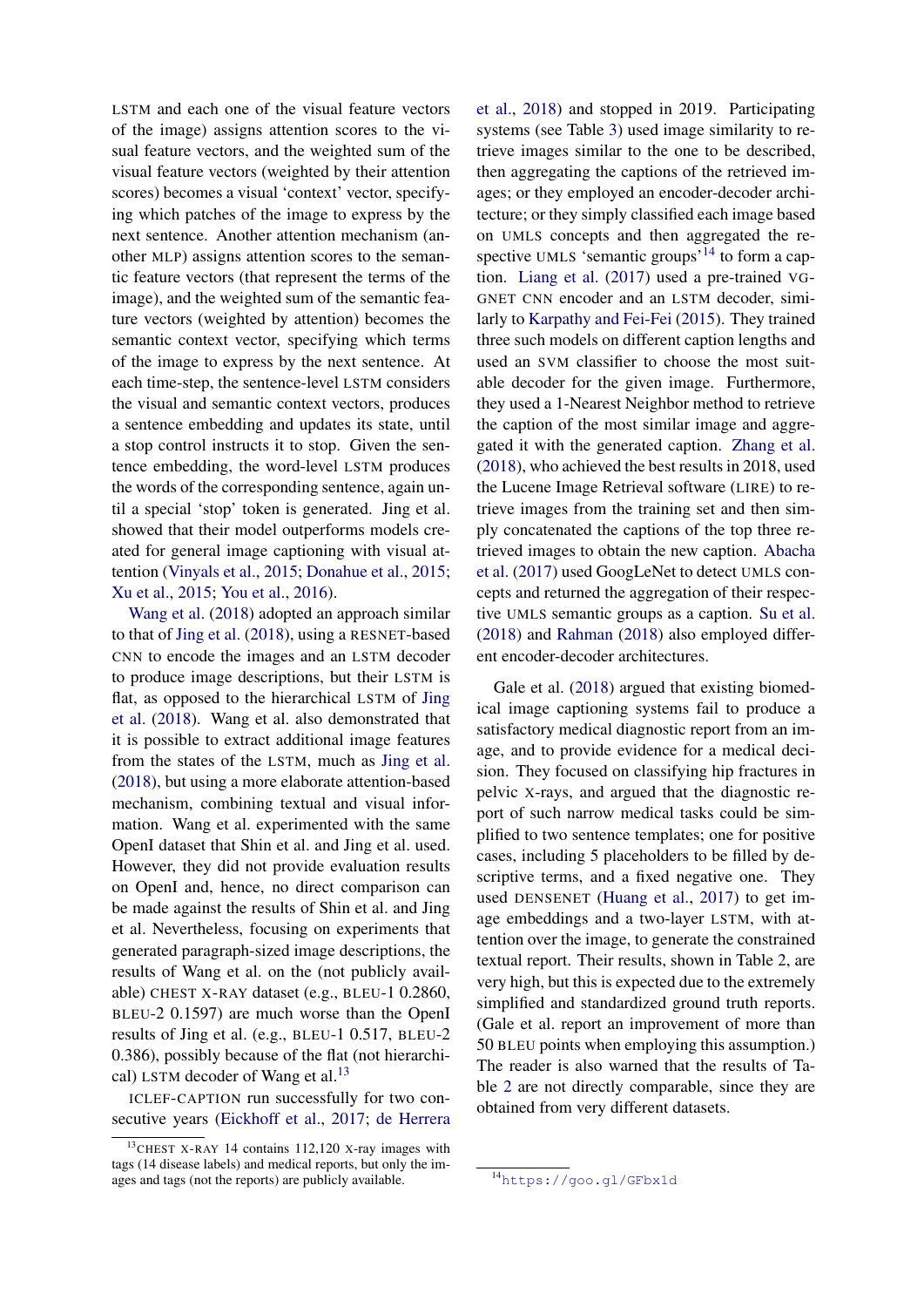<span id="page-5-2"></span>

| <b>Method</b>          | <b>Dataset</b>               | <b>B1</b> | B <sub>2</sub> | <b>B3</b> | <b>B4</b> | <b>MET</b>               | <b>ROU</b>               | <b>CID</b> |
|------------------------|------------------------------|-----------|----------------|-----------|-----------|--------------------------|--------------------------|------------|
| Shin et al. $(2016)$   | <b>IU X-RAY</b>              | 78.5      | 14.4           | 4.7       | 0.0       | $\overline{\phantom{0}}$ | $\overline{\phantom{a}}$ |            |
| Jing et al. $(2018)$   | <b>IU X-RAY</b>              | 51.7      | 38.6           | 30.6      | 24.7      | 21.7                     | 44.7                     | 32.7       |
|                        | PEIR GROSS                   | 30.0      | 21.8           | 16.5      | 11.3      | 14.9                     | 27.9                     | 32.9       |
| Wang et al. (2018)     | CHEST X-RAY $14^{\dagger}$   | 28.6      | 15.9           | 10.3      | 7.3       | 10.7                     | 22.6                     |            |
| Zhang et al. $(2017b)$ | $BCIDR^{\dagger}$            | 91.2      | 82.9           | 75.0      | 67.7      | 39.6                     | 70.1                     | 2.04       |
| Gale et al. (2018)     | <b>FRONTAL PELVIC X-RAYS</b> | 91.9      | 83.8           | 76.1      | 67.7      | $\overline{\phantom{0}}$ | $\overline{\phantom{0}}$ |            |

Table 2: Evaluation of biomedical image captioning methods with BLEU-1/-2/-3/-4 (B1, B2, B3, B4), METEOR (MET), ROUGE-L (ROU), and CIDER (CID) percentage scores. [Zhang et al.](#page-10-14) [\(2017a\)](#page-10-14) and [Han et al.](#page-9-15) [\(2018\)](#page-9-15) also performed biomedical captioning, but did not provide any evaluation results. Datasets with † are not publicly available; BDIDR consists of 1,000 pathological bladder cancer images, each with 5 reports; FRONTAL PELVIC X-RAYS comprises 50,363 images, each supplemented with a radiology report, but simplified to a standard template; CHEST X-RAY 14 is publicly available, but without its medical reports.

<span id="page-5-1"></span>

| <b>Team</b>   | Year | Approach   | <b>BLEU</b> |  |  |
|---------------|------|------------|-------------|--|--|
| Liang et al.  | 2017 | $ED+IR$    | 26.00       |  |  |
| Zhang et al.  | 2018 | ΙR         | 25.01       |  |  |
| Abacha et al. | 2017 | <b>CLS</b> | 22.47       |  |  |
| Su et al.     | 2018 | ED         | 17.99       |  |  |
| Rahman        | 2018 | ED         | 17.25       |  |  |

Table 3: Top-5 participating systems at the ICLEF-CAPTION competition, ranked based on average BLEU (%), the official evaluation measure. Systems used an encoder-decoder (ED), image retrieval (IR), or classified UMLS concepts (CLS). We exclude 2017 systems employing external resources, which may have seen test data during training [\(Eickhoff et al.,](#page-8-3) [2017\)](#page-8-3). 2018 models were limited to use only pre-trained CNNs.

# <span id="page-5-0"></span>4 Evaluation

The most common evaluation measures in biomedical image captioning are BLEU [\(Papineni](#page-9-11) [et al.,](#page-9-11) [2002\)](#page-9-11), ROUGE [\(Lin,](#page-9-16) [2004\)](#page-9-16) and METEOR [\(Banerjee and Lavie,](#page-8-8) [2005\)](#page-8-8), which originate from machine translation and summarization. The more recent CIDER measure [\(Vedantam et al.,](#page-10-17) [2015\)](#page-10-17), which was designed for general image captioning [\(Kilickaya et al.,](#page-9-2) [2016\)](#page-9-2), has been used in only two biomedical image captioning works [\(Zhang et al.,](#page-10-1) [2017b;](#page-10-1) [Jing et al.,](#page-9-0) [2018\)](#page-9-0). SPICE [\(Anderson et al.,](#page-8-9) [2016\)](#page-8-9), which was also designed for general image captioning [\(Kilickaya et al.,](#page-9-2) [2016\)](#page-9-2), has not been used in any biomedical image captioning work we are aware of. Below, we describe each measure separately and discuss its advantages and limitations with respect to biomedical image captioning.

BLEU is the most common measure [\(Papineni](#page-9-11) [et al.,](#page-9-11) [2002\)](#page-9-11). It measures word n-gram overlap between the generated and the ground truth caption.

A brevity penalty is added to penalize short generated captions. BLEU-1 considers unigrams (i.e., words), while BLEU-2, -3, -4 consider bigrams, trigrams, and 4-grams respectively. The average of the four variants was used as the official measure in ICLEF-CAPTION.

METEOR [\(Banerjee and Lavie,](#page-8-8) [2005\)](#page-8-8) extended BLEU-1 by employing the harmonic mean of precision and recall (F-score), biased towards recall, and by also employing stemming (Porter stemmer) and synonymy (WordNet). To take into account longer subsequences, it includes a penalty of up to 50% when no common n-grams exist between the machine-generated description and the reference.

ROUGE-L [\(Lin et al.,](#page-9-9) [2013\)](#page-9-9) is the ratio of the length of the longest common subsequence between the machine-generated description and the reference human description, to the size of the reference (ROUGE-L recall); or to the generated description (ROUGE-L precision); or a combination of the two (ROUGE-L F-measure). We note that several ROUGE variants exist, based on different ngram lengths, stemming, stopword removal, etc., but ROUGE-L is the most commonly used variant in biomedical image captioning so far.

CIDER [\(Vedantam et al.,](#page-10-17) [2015\)](#page-10-17) measures the cosine similarity between n-gram TF-IDF representations of the two captions (words are also stemmed). This is calculated for unigrams to 4 grams and their average is returned as the final evaluation score. The intuition behind using TF-IDF is to reward frequent caption terms while penalizing common ones (e.g., stopwords). However, biomedical image captioning datasets contain many scientific terms (e.g., disease names) that are common across captions (or more gener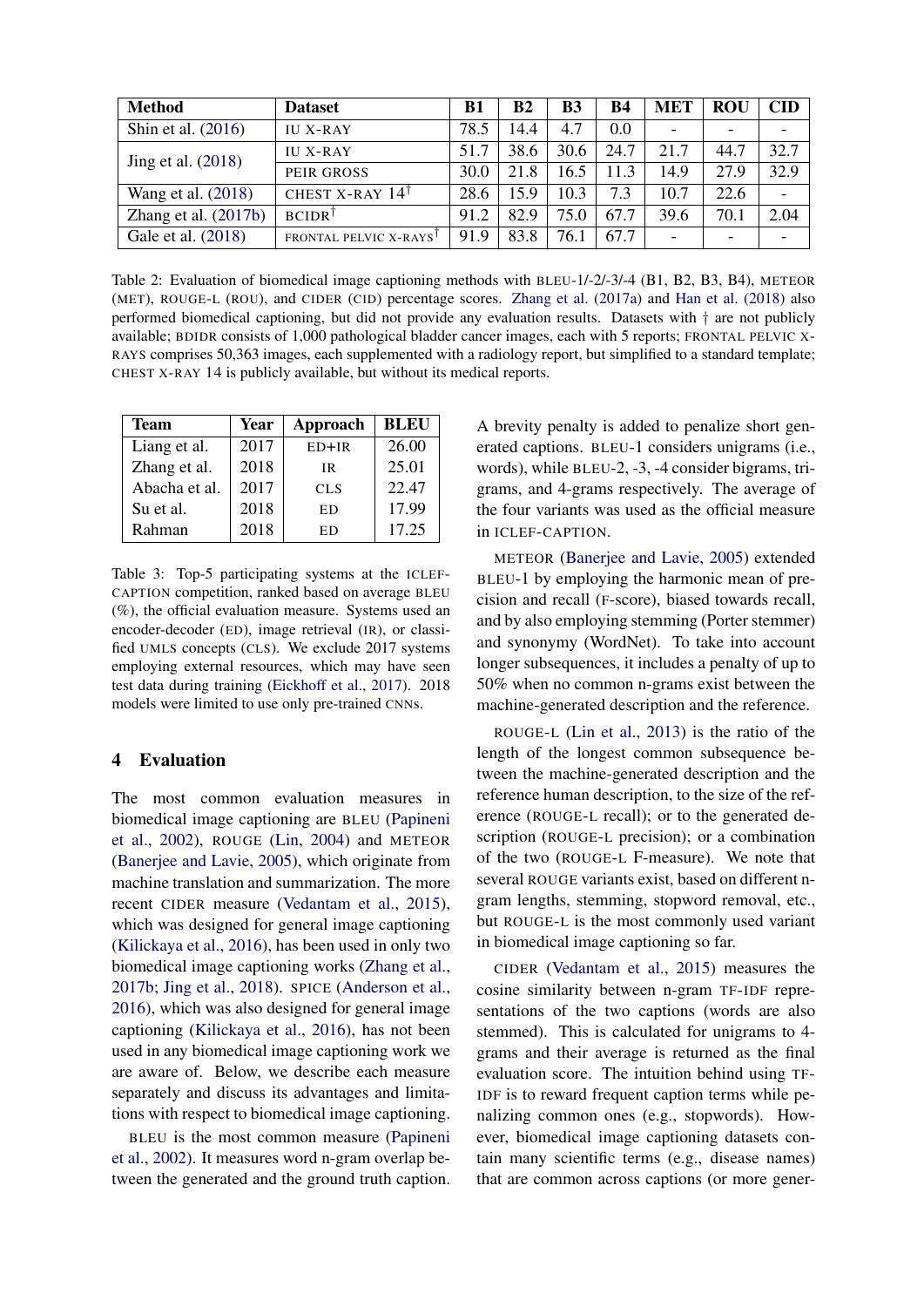ally document collections), which may be mistakenly penalized. We also noticed that the scores returned by the provided CIDER implementation may exceed 100%.<sup>[15](#page-6-0)</sup> We exclude CIDER results, since these issues need to be investigated further.

SPICE [\(Anderson et al.,](#page-8-9) [2016\)](#page-8-9) extracts tuples from the two captions (machine-generated, reference), containing objects, attributes and/or relations; e.g., (patient), (has, pain), (male, patient). Precision and recall are computed using WordNet synonym matching between the two sets of tuples, and the F1 score is returned. The creators of SPICE report improved results over both METEOR and CIDER, but it has been noted that results depend on parsing quality [\(Kilickaya et al.,](#page-9-2) [2016\)](#page-9-2). When ex-perimenting with the provided implementation<sup>[16](#page-6-1)</sup> of this measure, we noticed that it failed to parse long texts to evaluate them. Similarly to CIDER, we exclude SPICE from further analysis below.

Word Mover's Distance (WMD) [\(Kusner et al.,](#page-9-17) [2015\)](#page-9-17) computes the minimum cumulative cost required to move all word embeddings of one caption to aligned word embeddings of the other cap-tion.<sup>[17](#page-6-2)</sup> It completely ignores, however, word order, and thus readability, which is one of the main assessment dimensions in the biomedical field [\(Tsatsaronis et al.,](#page-10-18) [2015\)](#page-10-18). Other previously discussed n-gram based measures also largely ignore word order, but at least consider local order (inside n-grams). WMD scores are included in Ta-ble [4](#page-7-2) as similarity values  $WMS = (1 + WMD)^{-1}$ .

#### 5 Baselines

#### 5.1 Frequency Baseline

The first baseline we propose (FREQUENCY) uses the frequency of words in the training captions to always generate the same caption. The most frequent word always becomes the first word of the caption, the next most frequent word always becomes the second word of the caption, etc. The number of words in the generated caption is the average length of training captions. Systems should at least outperform this simplistic baseline and its score should be low across datasets.

<span id="page-6-2"></span><span id="page-6-1"></span><sup>16</sup><https://goo.gl/bo11Bz>

#### 5.2 Nearest Neighbor Baseline

The second baseline (NEAREST-NEIGHBOR) is based on the intuition that similar biomedical images have similar diagnostic captions; this would also explain why image retrieval systems perform well in biomedical image captioning (Table [3\)](#page-5-1). We use RESNET- $18^{18}$  $18^{18}$  to encode images, and cosine similarity to retrieve similar training images. The caption of the most similar retrieved image is returned as the generated caption of a new image. This baseline can be improved by employing an image encoder trained on biomedical images, such as X-rays [\(Rajpurkar et al.,](#page-10-19) [2017\)](#page-10-19).

### 6 Experimental Results

As shown in Table [4,](#page-7-2) FREQUENCY scores high when evaluated with BLEU-1 and WMS, probably because these measures are based on unigrams. FREQUENCY, which simply concatenates the most common words of the training captions, is rewarded every time the most common words appear in the reference captions.

To our surprise, NEAREST-NEIGHBOR outperforms not only FREQUENCY, but also the state of the art in PEIR GROSS, in all evaluation measures (Table [4\)](#page-7-2). This could be explained by the fact that PEIR GROSS images are phototographs of medical conditions, not X-rays, and thus they may be handled better by the RESNET-18 encoder of NEAREST-NEIGHBOR. In future work, we intend to experiment with an encoder trained on medical images (e.g., CHEXNET). $^{19}$  $^{19}$  $^{19}$ 

In IU X-RAY, NEAREST-NEIGHBOR scores low in all measures, possibly because in this case the images are X-rays and the RESNET-18 encoder fails to handle them properly. Again, by experimenting with a different encoder, trained on Xrays, this baseline might be improved.

In ICLEF-CAPTION, both of our baselines perform poorly, and much worse than the best system (cf. Table [3\)](#page-5-1), which achieved average BLEU 26%. This is partially explained by the size of this dataset (Section [2\)](#page-1-0), which contains multiple different images and captions. Moreover, this dataset was created automatically and includes noise and a great diversity of image types (e.g., irrelevant, generic images such as maps) and captions.

<span id="page-6-0"></span><sup>&</sup>lt;sup>15</sup>We used the official evaluation server implementation CIDER-D [\(Chen et al.,](#page-8-10) [2015\)](#page-8-10).

<sup>17</sup>We used Gensim's implementation of WMD (<https://goo.gl/epzecP>) and biomedical word2vec embeddings ([https://archive.org/details/](https://archive.org/details/pubmed2018_w2v_200D.tar) [pubmed2018\\_w2v\\_200D.tar](https://archive.org/details/pubmed2018_w2v_200D.tar)).

<span id="page-6-4"></span><span id="page-6-3"></span><sup>18</sup><https://goo.gl/28K1y2>

<sup>19</sup>[https://stanfordmlgroup.github.io/](https://stanfordmlgroup.github.io/projects/chexnet/) [projects/chexnet/](https://stanfordmlgroup.github.io/projects/chexnet/)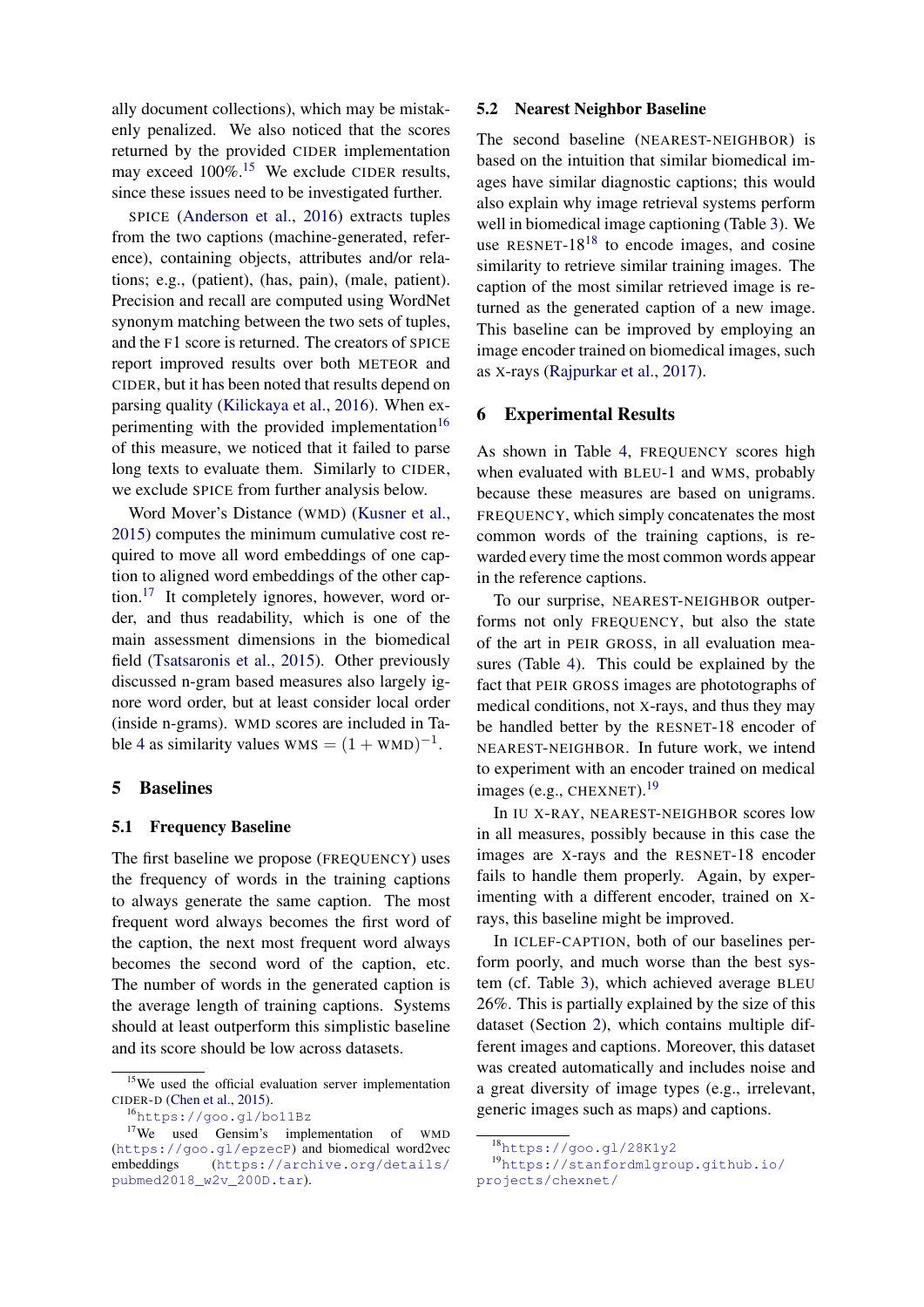<span id="page-7-2"></span>

| <b>Dataset</b>       | <b>Baseline</b>         | <b>B1</b> | <b>B2</b>  | <b>B3</b> | B4      | <b>MET</b> | <b>ROU</b> | WMS  |
|----------------------|-------------------------|-----------|------------|-----------|---------|------------|------------|------|
| PEIR GROSS           | <b>FREQUENCY</b>        | 29.4      | 6.9        | 0.0       | 0.0     | 12.2       | 17.9       | 23.6 |
|                      | <b>NEAREST-NEIGHBOR</b> | 34.6      | 26.2       | 20.6      | 15.6    | 18.1       | 34.7       | 27.5 |
|                      | State of the art        | 30.0      | 21.8       | 16.5      | 11.3    | 14.9       | 27.9       |      |
| <b>IU X-RAY</b>      | <b>FREOUENCY</b>        | 44.2      | 7.8        | 0.0       | 0.0     | 17.6       | 18.7       | 30.2 |
|                      | NEAREST-NEIGHBOR        | 28.1      | 15.2       | 9.1       | 5.7     | 12.5       | 20.9       | 26.0 |
|                      | State of the art        | 78.5      | 38.6       | 30.6      | 24.7    | 21.7       | 44.7       |      |
| <b>ICLEF-CAPTION</b> | <b>FREOUENCY</b>        | 18.2      | 1.9        | 0.1       | 0.0     | 4.6        | 11.1       | 22.1 |
|                      | NEAREST-NEIGHBOR        | 7.5       | <b>3.0</b> | 1.7       | $1.2\,$ | 4.1        | 8.6        | 20.7 |
|                      | State of the art        | 26.00     |            |           |         |            |            |      |

Table 4: Evaluation of FREQUENCY and NEAREST-NEIGHBOR on all datasets, with BLEU-1/-2/-3/-4 (B1, B2, B3, B4), METEOR (MET), ROUGE (ROU), Word Mover's Similarity (WMS) percent scores. Best results to date per dataset are also included (state of the art). In ICLEF-CAPTION, only the average BLEU has been reported (26.00).

## <span id="page-7-0"></span>7 Related Fields

Deep learning methods have been widely applied to biomedical images and address various biomedical imaging tasks [\(Litjens et al.,](#page-9-18) [2017\)](#page-9-18). Below, we briefly describe the tasks that are most related to biomedical image captioning, namely biomedical image classification, detection, segmentation, retrieval, as well as general image captioning.

The most related field is image captioning for general images. This is not a new task [\(Duygulu](#page-8-11) [et al.,](#page-8-11) [2002\)](#page-8-11), but recent work leverages big datasets and has achieved impressive results on generating natural language captions [\(Karpathy and Fei-Fei,](#page-9-13) [2015\)](#page-9-13). The work of Xu et al. [\(2015\)](#page-10-12) was the first to incorporate attention to the encoder-decoder architecture for image captioning. Appart from improving performance, attention over images helps visualize how the model decides to generate each word and improves interpretability. Image captioning can also be addressed jointly with other tasks, such as video captioning [\(Donahue et al.,](#page-8-5) [2015\)](#page-8-5) or image tagging [\(Shin et al.,](#page-10-0) [2016\)](#page-10-0).

Biomedical image classification aims at classifying a biomedical image as normal or abnormal, or assigning multiple disease labels [\(Rajpurkar](#page-10-19) [et al.,](#page-10-19) [2017,](#page-10-19) [2018\)](#page-10-20). Also, it may refer to classifying an abnormality as malignant or benign [\(Es](#page-8-12)[teva et al.,](#page-8-12) [2017\)](#page-8-12), or assigning other labels (e.g, labels showing the severity of a lesion). A related task is biomedical image detection, which is used to localize and highlight organs or wider anatomical regions [\(de Vos et al.,](#page-10-21) [2016\)](#page-10-21) as well as specific abnormalities [\(Dou et al.,](#page-8-13) [2016\)](#page-8-13). This task is performed as a first step to assist other tasks, such as image classification or segmentation [\(Bi et al.,](#page-8-14)

#### [2017;](#page-8-14) [Rajpurkar et al.,](#page-10-19) [2017\)](#page-10-19).

Biomedical image segmentation aims to divide a biomedical image to different regions representing organs or abnormalities, which can be used for further medical analysis, to learn their features, or classification. The most popular CNN-based architecture is U-NET [\(Ronneberger et al.,](#page-10-22) [2015\)](#page-10-22), a version of the network of [Long et al.](#page-9-19) [\(2015\)](#page-9-19), altered to produce more precise outputs. Later works  $\ddot{\text{O}}$ . Çiçek et al., [2016;](#page-9-20) [Milletari et al.,](#page-9-21) [2016\)](#page-9-21) extended U-NET for 3D image segmentation.

Biomedical image retrieval facilitates searching images in large biomedical databases, based on certain features like symptoms, diseases, and medical cases in general [\(Liu et al.,](#page-9-22) [2016\)](#page-9-22). Related tasks are also image registration, which performs a spatial alignment of the images [\(Miao et al.,](#page-9-23) [2016;](#page-9-23) [Yang et al.,](#page-10-23) [2016\)](#page-10-23), biomedical image generation [\(Bahrami et al.,](#page-8-15) [2016\)](#page-8-15), and resolution enhancement of 2D and 3D biomedical images [\(Ok](#page-9-24)[tay et al.,](#page-9-24) [2016\)](#page-9-24).

### <span id="page-7-1"></span>8 Limitations and Future Work

This paper is a first step towards a more extensive survey of biomedical image captioning methods. We plan to improve it in several ways. Firstly, we hope to investigate to a larger extent the differences between generic image captioning and biomedical image captioning. For example, generic image captioning aims to describe an image, whereas biomedical captioning should ideally help in diagnosis; parts of the image with no diagnostic interest are typically not discussed in a medical report. This investigation may also shed more light to the discussion of appropriate evalu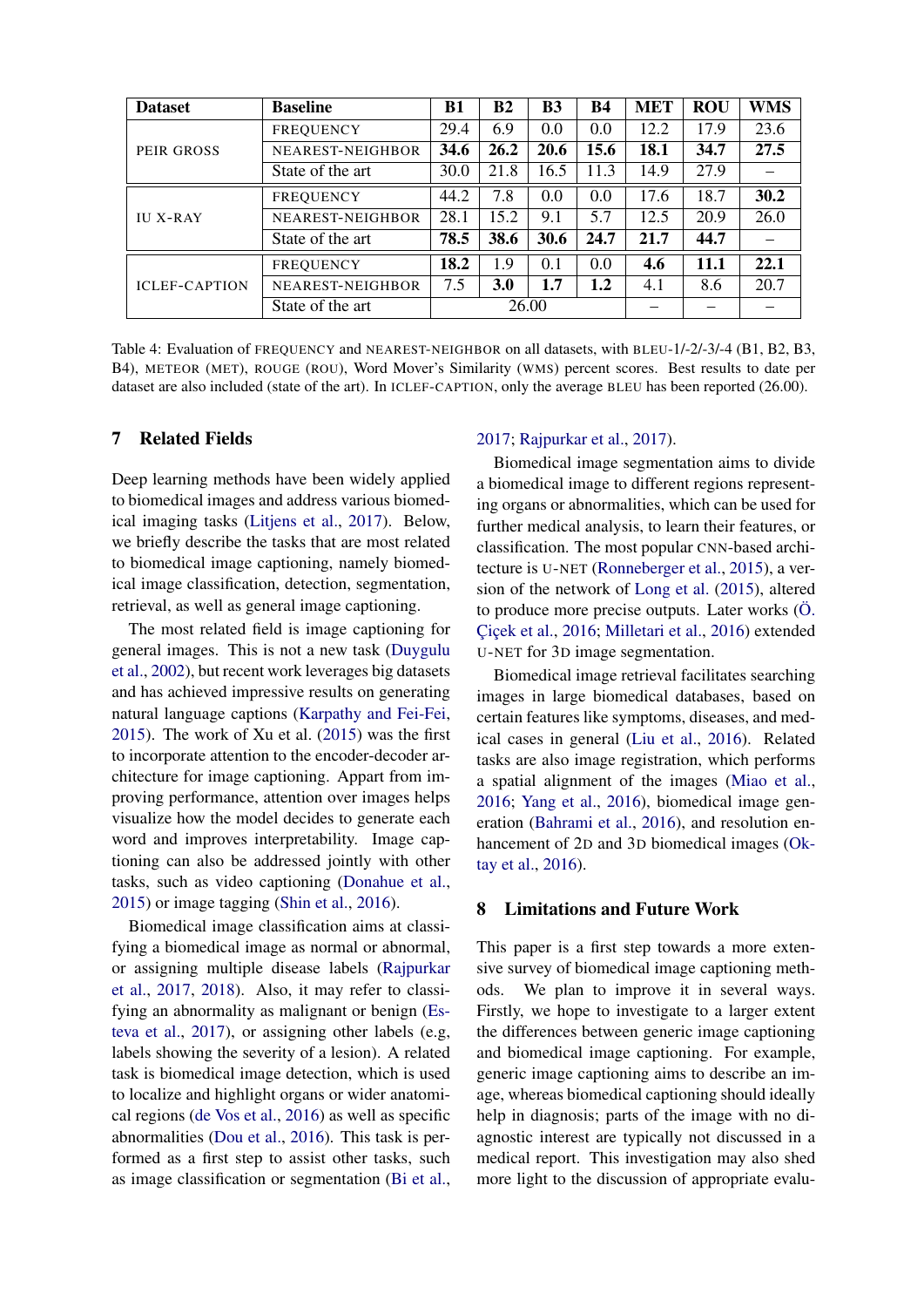ation measures for biomedical image captioning, and the extent to which evaluation measures from generic image captioning, summarizaton, or machine translation are appropriate.

Secondly, we hope to distill key features from current biomedical image captioning methods (e.g., methods that first tag the images and then generate captions from both the images and their tags vs. methods that directly generate captions; methods that retrieve similar images vs. methods that do not; types of pretraining used in image encoders and text decoders). This will allow us to provide a more structured and coherent presentation of current methods and highlight possible choices that have not been explored so far.

Thirdly, we plan to consult physicians (e.g., radiologists, nuclear doctors) to obtain a better view of their real-life needs and the degree to which current methods are aligned with their needs. We would also like to contribute to a roadmap of future activities towards integrating biomedical image captioning methods in real-life diagnostic procedures and clinical diagnosis systems.

## Acknowledgments

We are grateful to the anonymous reviewers, who suggested several of the future possible improvements mentioned above. We also thank Dr. Dimitrios Papamichail for discussions that motivated us to consider biomedical image captioning.

## References

- <span id="page-8-6"></span>A. B. Abacha, A. García Seco de Herrera, S. Gayen, D. Demner-Fushman, and S. Antani. 2017. NLM at ImageCLEF 2017 caption task. In *CLEF CEUR Workshop*, Dublin, Ireland.
- <span id="page-8-9"></span>P. Anderson, B. Fernando, M. Johnson, and S. Gould. 2016. SPICE: Semantic propositional image caption evaluation. In *ECCV*, pages 382–398, Amsterdam, Netherlands.
- <span id="page-8-15"></span>K. Bahrami, F. Shi, I. Rekik, and D. Shen. 2016. Convolutional neural network for reconstruction of 7Tlike images from 3T MRI using appearance and anatomical features. In *Deep Learning and Data Labeling for Medical Applications*, pages 39–47, Athens, Greece.
- <span id="page-8-8"></span>S. Banerjee and A. Lavie. 2005. METEOR: An automatic metric for MT evaluation with improved correlation with human judgments. In *ACL Workshop on Intrinsic and Extrinsic Evaluation Measures for Machine Translation and/or Summarization*, pages 65–72, Ann Arbor, MI, USA.
- <span id="page-8-0"></span>D. W. Bates, M. Cohen, L. L. Leape, J. M. Overhage, M. M. Shabot, and T. Sheridan. 2001. Reducing the frequency of errors in medicine using information technology. *Journal of the American Medical Informatics Association*, 8(4):299–308.
- <span id="page-8-14"></span>L. Bi, J. Kim, A. Kumar, L. Wen, D. Feng, and M. Fulham. 2017. Automatic detection and classification of regions of FDG uptake in whole-body PET-CT lymphoma studies. *Computerized Medical Imaging and Graphics*, 60:3–10.
- <span id="page-8-10"></span>X. Chen, H. Fang, T.-Y. Lin, R. Vedantam, S. Gupta, P. Dollr, and C. L. Zitnick. 2015. Microsoft COCO captions: Data collection and evaluation server. *arXiv:1504.00325*.
- <span id="page-8-4"></span>K. Cho, B. van Merrienboer, C. Gulcehre, D. Bahdanau, F. Bougares, H. Schwenk, and Y. Bengio. 2014. Learning phrase representations using RNN encoder–decoder for statistical machine translation. In *EMNLP*, pages 1724–1734, Doha, Qatar.
- <span id="page-8-1"></span>K. B. Cohen and D. Demner-Fushman. 2014. *Biomedical Natural Language Processing*. John Benjamins.
- <span id="page-8-2"></span>D. Demner-Fushman, M. D. Kohli, M. B. Rosenman, S. E. Shooshan, L. Rodriguez, S. Antani, G. R. Thoma, and C. J. McDonald. 2015. Preparing a collection of radiology examinations for distribution and retrieval. *Journal of the American Medical Informatics Association*, 23(2):304–310.
- <span id="page-8-5"></span>J. Donahue, L. Anne Hendricks, S. Guadarrama, M. Rohrbach, S. Venugopalan, K. Saenko, and T. Darrell. 2015. Long-term recurrent convolutional networks for visual recognition and description. In *CVPR*, pages 2625–2634, Boston, MA, USA.
- <span id="page-8-13"></span>Q. Dou, H. Chen, L. Yu, L. Zhao, J. Qin, D. Wang, V. CT. Mok, L. Shi, and P.-A. Heng. 2016. Automatic detection of cerebral microbleeds from MR images via 3D convolutional neural networks. *IEEE Transactions on Medical Imaging*, 35(5):1182– 1195.
- <span id="page-8-11"></span>P. Duygulu, K. Barnard, J. F. G. de Freitas, and D. A. Forsyth. 2002. Object recognition as machine translation: Learning a lexicon for a fixed image vocabulary. In *ECCV*, pages 97–112, Florence, Italy.
- <span id="page-8-3"></span>C. Eickhoff, I. Schwall, A. García Seco de Herrera, and H. Müller. 2017. Overview of ImageCLEFcaption 2017 - Image caption prediction and concept extraction tasks to understand biomedical images. In *CLEF CEUR Workshop*, Dublin, Ireland.
- <span id="page-8-12"></span>A. Esteva, B. Kuprel, R. A. Novoa, J. Ko, S. M. Swetter, H. M. Blau, and S. Thrun. 2017. Dermatologistlevel classification of skin cancer with deep neural networks. *Nature*, 542(7639):115–118.
- <span id="page-8-7"></span>W. Gale, L. Oakden-Rayner, G. Carneiro, A. P. Bradley, and L. J. Palmer. 2018. Producing radiologist-quality reports for interpretable articial intelligence. *arXiv:1806.00340*.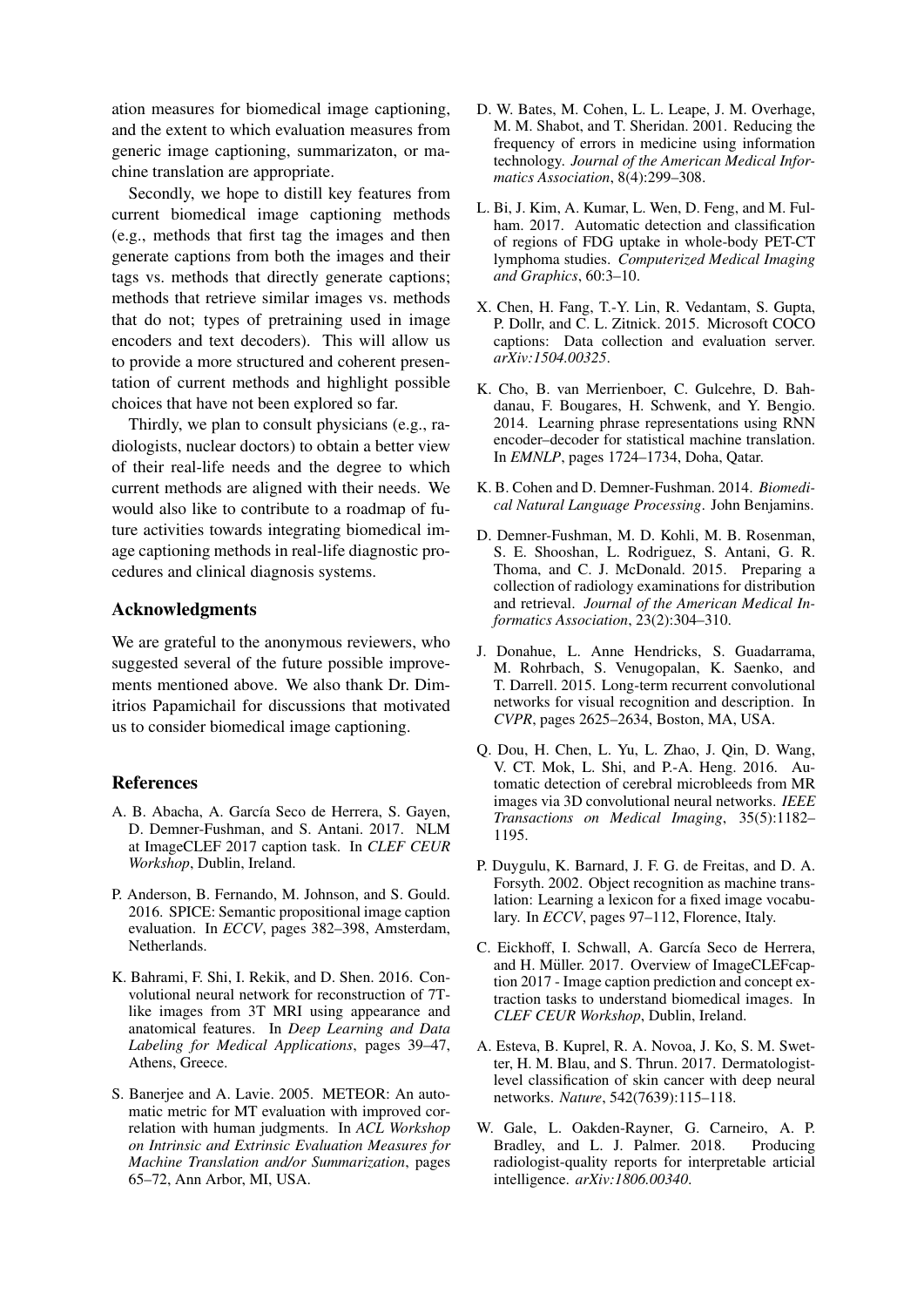- <span id="page-9-15"></span>Z. Han, B. Wei, S. Leung, J. Chung, and S. Li. 2018. Towards automatic report generation in spine radiology using weakly supervised framework. In *International Conference on Medical Image Computing and Computer-Assisted Intervention*, pages 185– 193, Granada, Spain.
- <span id="page-9-12"></span>K. He, X. Zhang, S. Ren, and J. Sun. 2016. Deep residual learning for image recognition. In *CVPR*, pages 770–778, Las Vegas, USA.
- <span id="page-9-3"></span>A. García Seco de Herrera, C. Eickhoff, V. Andrearczyk, and H. Müller. 2018. Overview of the ImageCLEF 2018 caption prediction tasks. In *CLEF CEUR Workshop*, Avignon, France.
- <span id="page-9-10"></span>S. Hochreiter and J. Schmidhuber. 1997. Long shortterm memory. *Neural Computation*, 9(8):1735– 1780.
- <span id="page-9-14"></span>G. Huang, Z. Liu, L. Van Der Maaten, and K. Q. Weinberger. 2017. Densely connected convolutional networks. In *CVPR*, pages 4700–4708, Hawaii, HI, USA.
- <span id="page-9-0"></span>B. Jing, P. Xie, and E. Xing. 2018. On the automatic generation of medical imaging reports. In *ACL*, pages 2577–2586, Melbourne, Australia.
- <span id="page-9-13"></span>A. Karpathy and L. Fei-Fei. 2015. Deep visualsemantic alignments for generating image descriptions. In *CVPR*, pages 3128–3137, Boston, MA, USA.
- <span id="page-9-2"></span>M. Kilickaya, A. Erdem, N. Ikizler-Cinbis, and E. Erdem. 2016. Re-evaluating automatic metrics for image captioning. In *EACL*, pages 199–209, Valencia, Spain.
- <span id="page-9-8"></span>P. Kisilev, E. Sason, E. Barkan, and S. Hashoul. 2016. Medical image captioning: Learning to describe medical image findings using multi-task-loss CNN. In *Deep Learning for Precision Medicine*, Riva del Garda, Italy.
- <span id="page-9-6"></span>P. Kisilev, E. Walach, E. Barkan, B. Ophir, S. Alpert, and S. Y. Hashoul. 2015a. From medical image to automatic medical report generation. *IBM Journal of Research and Development*, 59(2):1–7.
- <span id="page-9-7"></span>P. Kisilev, E. Walach, S. Y. Hashoul, E. Barkan, B. Ophir, and S. Alpert. 2015b. Semantic description of medical image findings: Structured learning approach. In *British Machine Vision Conference*, pages 1–11, Swansea, UK.
- <span id="page-9-17"></span>M. Kusner, Y. Sun, N. Kolkin, and K. Weinberger. 2015. From word embeddings to document distances. In *ICML*, pages 957–966, Lille, France.
- <span id="page-9-1"></span>J.-G. Lee, S. Jun, Y.-W. Cho, H. Lee, G. B. Kim, J. B. Seo, and N. Kim. 2017. Deep learning in medical imaging: General overview. *Korean Journal of Radiology*, 18(4):570–584.
- <span id="page-9-5"></span>S. Liang, X. Li, Y. Zhu, X. Li, and S. Jiang. 2017. ISIA at the ImageCLEF 2017 image caption task. In *CLEF CEUR Workshop*, Dublin, Ireland.
- <span id="page-9-16"></span>C.-Y. Lin. 2004. ROUGE: A package for automatic evaluation of summaries. In *Text Summarization Branches Out ACL Workshop*, pages 74–81, Barcelona, Spain.
- <span id="page-9-9"></span>M. Lin, Q. Chen, and S. Yan. 2013. Network in network. *arXiv:1312.4400*.
- <span id="page-9-18"></span>G. Litjens, T. Kooi, B. E. Bejnordi, A. A. A. Setio, F. Ciompi, M. Ghafoorian, J. A.W.M. Van Der Laak, B. Van Ginneken, and C. I. Sánchez. 2017. A survey on deep learning in medical image analysis. *Medical Image Analysis*, 42:60–88.
- <span id="page-9-22"></span>X. Liu, H. R. Tizhoosh, and J. Kofman. 2016. Generating binary tags for fast medical image retrieval based on convolutional nets and radon transform. In *IJCNN*, pages 2872–2878, Vancouver, Canada.
- <span id="page-9-19"></span>J. Long, E. Shelhamer, and T. Darrell. 2015. Fully convolutional networks for semantic segmentation. In *CVPR*, pages 3431–3440, Boston, MA, USA.
- <span id="page-9-23"></span>S. Miao, Z. J. Wang, and R. Liao. 2016. A CNN regression approach for real-time 2D/3D registration. *IEEE transactions on medical imaging*, 35(5):1352– 1363.
- <span id="page-9-21"></span>F. Milletari, N. Navab, and S. Ahmadi. 2016. V-Net: Fully convolutional neural networks for volumetric medical image segmentation. In *International Conference on 3D Vision (3DV)*, pages 565–571, California, CA, USA.
- <span id="page-9-4"></span>H. Müller, J. Kalpathy-Cramer, D. Demner-Fushman, and S. Antani. 2012. Creating a classification of image types in the medical literature for visual categorization. In *Medical Imaging 2012: Advanced PACS-based Imaging Informatics and Therapeutic Applications*, San Diego, CA, USA.
- <span id="page-9-20"></span>O. Çiçek, A. Abdulkadir, S. S. Lienkamp, T. Brox, and O. Ronneberger. 2016. 3D U-Net: Learning dense volumetric segmentation from sparse annotation. In *Medical Image Computing and Computer-Assisted Intervention*, pages 424–432, Athens, Greece.
- <span id="page-9-24"></span>O. Oktay, W. Bai, M. Lee, R. Guerrero, K. Kamnitsas, J. Caballero, A. de Marvao, S. Cook, D. ORegan, and D. Rueckert. 2016. Multi-input cardiac image super-resolution using convolutional neural networks. In *International Conference on Medical Image Computing and Computer-Assisted Intervention*, pages 246–254, Athens, Greece.
- <span id="page-9-11"></span>K. Papineni, S. Roukos, T. Ward, and W.-J. Zhu. 2002. BLEU: A method for automatic evaluation of machine translation. In *ACL*, pages 311–318, Philadelphia, PA, USA.